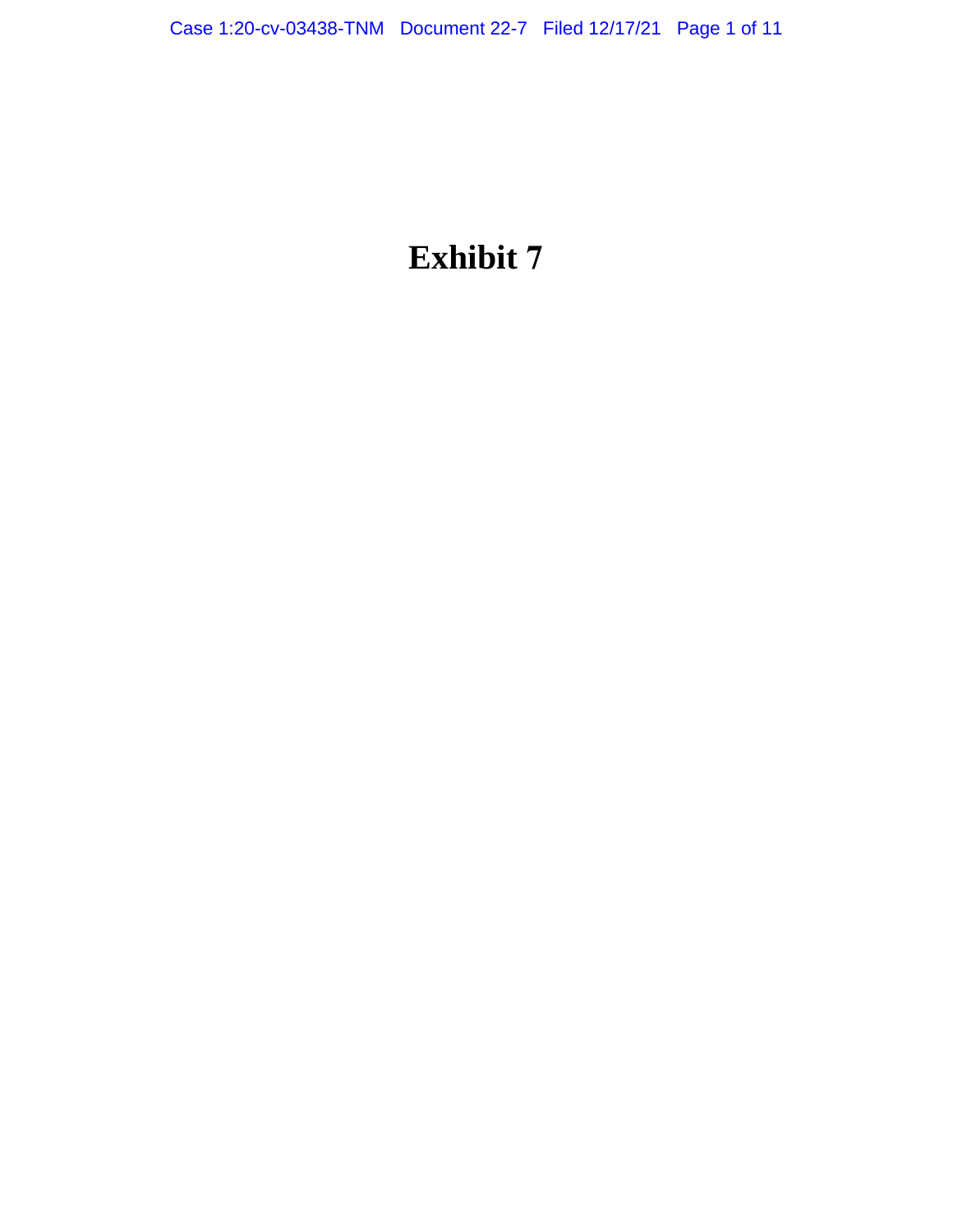#### **DECLARATION OF HENRY L. BARBARO**

Pursuant to 28 U.S.C. § 1746, I hereby declare as follows:

1. My name is Henry L. Barbaro, and I live in Newton, Massachusetts. I have lived in New England for my entire life (62 years).

2. I have been in the field of environmental science and management and community planning for more than 35 years. I have worked for a variety of government agencies in Vermont, New Hampshire, and Massachusetts. I also commit myself to environment‐related volunteer work. I was a member of the Sierra Club and on its Population Committee for the Boston area. I was a member of the New England Coalition for Sustainable Population and am currently a member of the Massachusetts Coalition for Immigration Reform. Also, I have participated in river cleanups.

3. Before I started my career in 1985, I earned two science degrees—a B.S. in Environmental Science from UMass Amherst and a Masters in Natural Resources Planning (with an emphasis on water chemistry) from the University of Vermont. Back as an idealistic student, I wanted to use my education to preserve nature and help communities with water resource management, what I viewed to be a very critical and fundamental issue.

4. I am a naturalist. I have an avocation of watching and photographing wildlife, natural landscapes, and other open spaces. Many open places I was able to freely photograph in the past are now completely blighted with development, limiting my subject matter and requiring me to drive to greater and greater distances to landscapes that still have some natural atheistic left. Moreover, in graduate school I learned of the rapid man-induced rate of species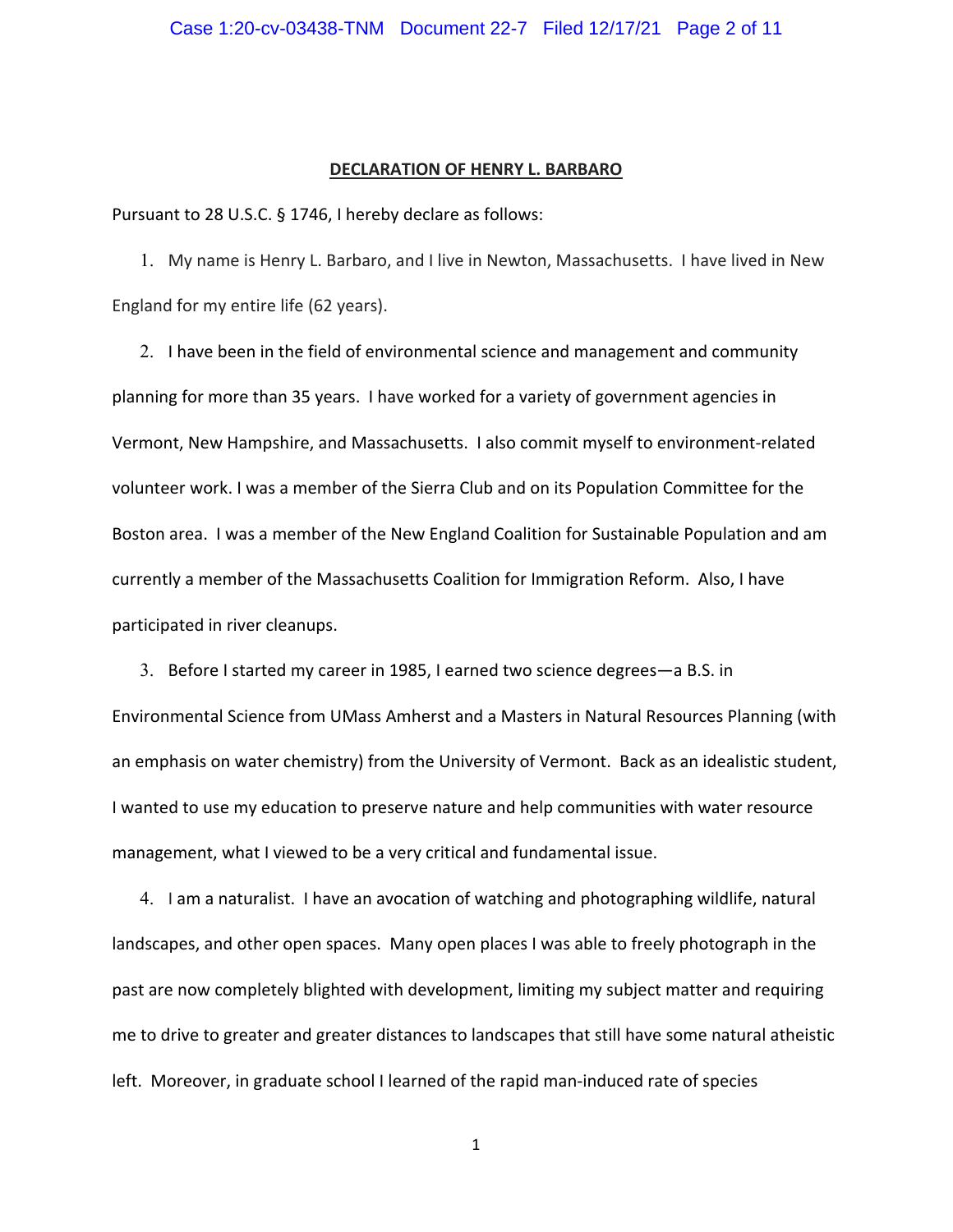## Case 1:20-cv-03438-TNM Document 22-7 Filed 12/17/21 Page 3 of 11

extinction. I especially have been concerned with the struggle of the piping plover, which nest among the coastal dunes, as growing numbers of people, along with their pets, populate the coastal regions of New England, thereby putting more and more pressure on the plover's nesting habitat. I used to derive much enjoyment in observing plovers in their natural habitat years ago. Sadly, what little remains of their coastal habitats is often fenced off by state and federal officials and thus impossible to access. Below are pictures I have personally taken of the piping plover, an experience I worry I will not be able to repeat as it becomes more and more rare and endangered.

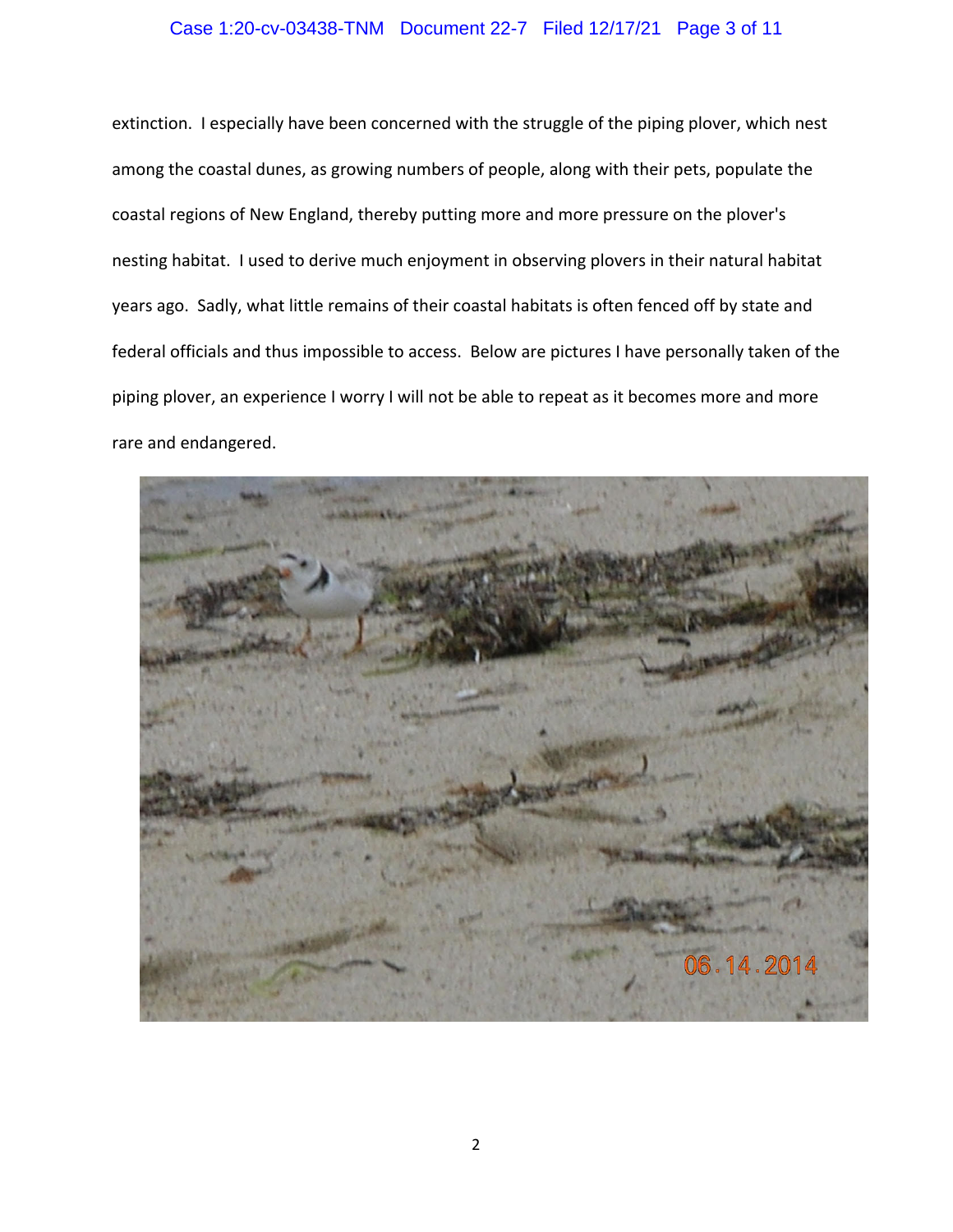

5. As a regional planner in New Hampshire, I worked with a variety of municipalities with a focus on environmental management. I helped communities protect their water resources (e.g., drinking water aquifers, wetlands, rivers, streams, floodplains) and I promoted land use laws and ordinances (e.g., on-site sewage disposal, land use zoning, subdivision regulations) so as to protect neighborhood character and the natural resources of the communities.

6. All of these land use controls had their basis in the municipal master plans. One thing that struck me is that the introductory content of every plan had a population projection, with the remainder of the plan methodically describing how the town was going to accommodate the future population growth. What proved to be true is that no matter what land use laws were passed by the community's legislative body, growth and development kept marching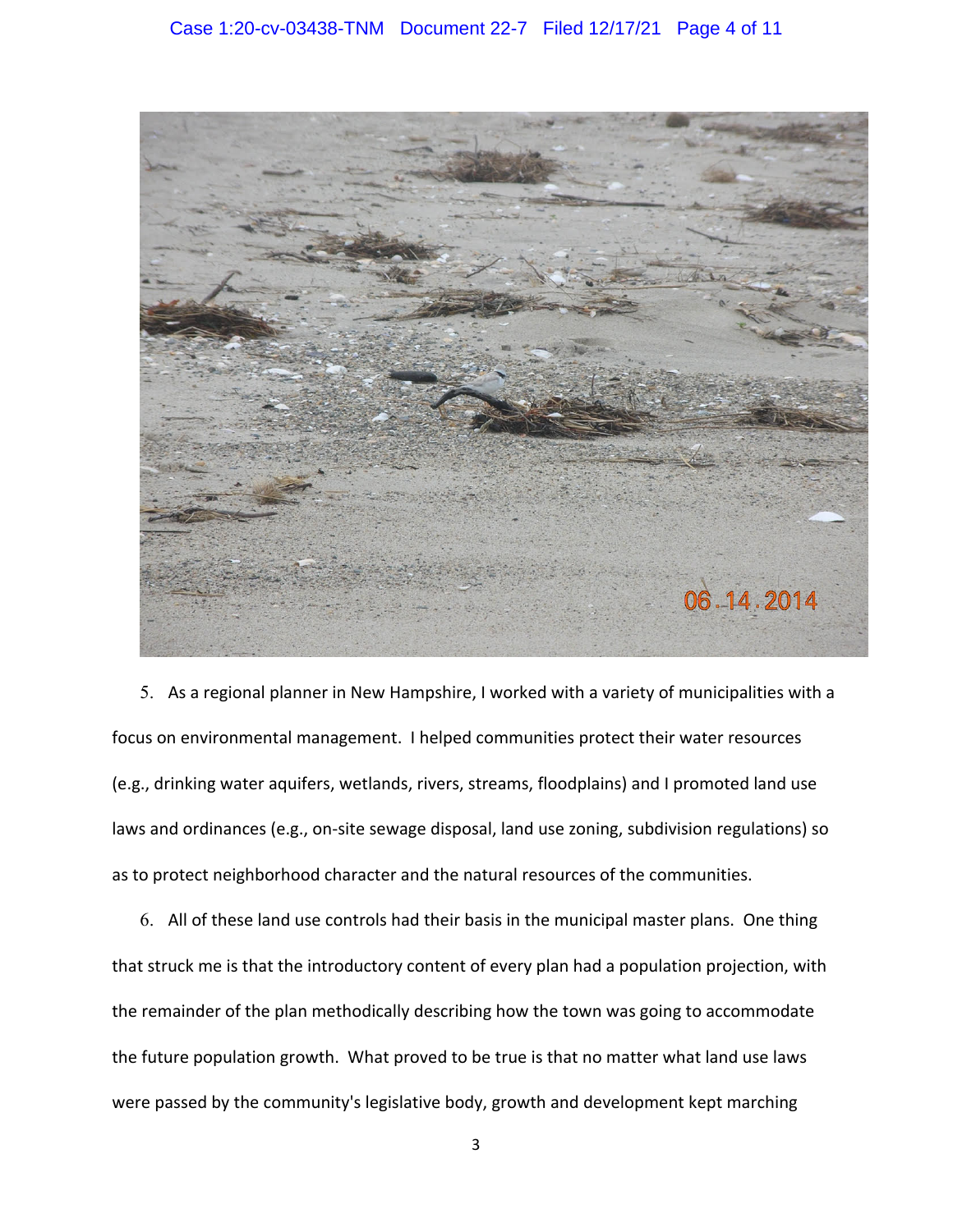### Case 1:20-cv-03438-TNM Document 22-7 Filed 12/17/21 Page 5 of 11

forward, inexorably changing farmland, forests, and fields into subdivisions, apartment buildings, and commercial/office developments.

7. After some years, I came to realize that as long as population growth continued, the natural landscape and character of every community within the seacoast of New Hampshire would be forever changed. I felt a special connection to rural landscapes and their myriad of ecological and societal benefits, and I wanted to protect these areas as best I could.

8. Time and again I mourn the loss of some wonderful natural area, or beautiful view, due to development. I am witnessing the incremental loss of their quality of life due to the expansion and crowding from relentless population growth.

9. Population stabilization is necessary to achieve true sustainability whereby the resource needs of future generations can be met in perpetuity. Yet with the declining fertility rate of native-born Americans (average ~1.8 children per woman), I became aware that America's population growth was being driven by high rates of immigration.

10. Here are a few examples of environmental degradation, caused or exacerbated by population growth, that I have personally witnessed and that materially affects my life in an adverse manner.

11. I have almost been victim to recreational conflicts. When I began hiking and cross‐ country skiing in New England, trails were plentiful, easily accessible, and lightly tread on by humans. However, in years more recent, I have almost been hit while hiking by mountain bikes and while cross country skiing by snowmobiles. Open spaces are few and far between. In fact, they are largely either dwindling or overcrowded.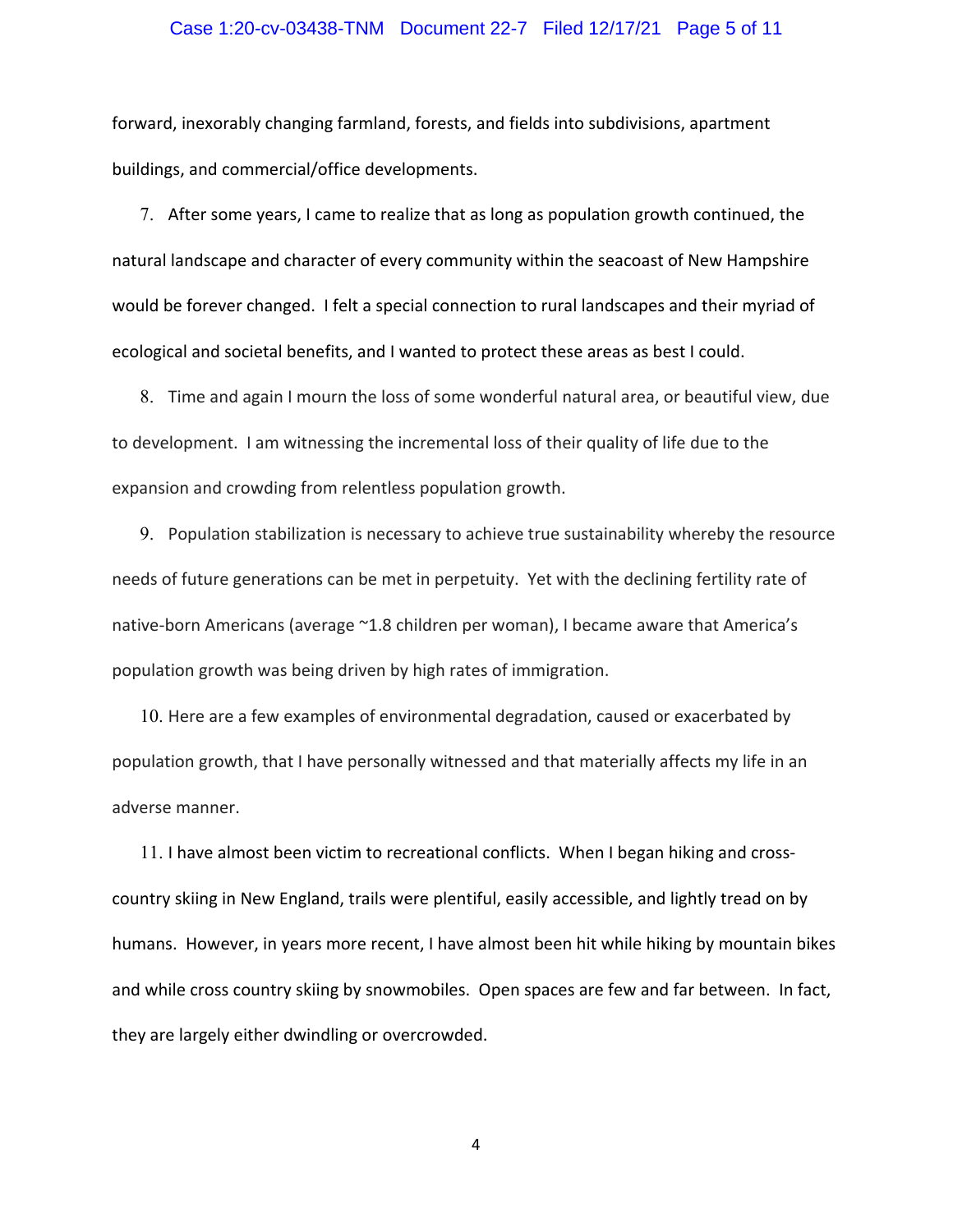#### Case 1:20-cv-03438-TNM Document 22-7 Filed 12/17/21 Page 6 of 11

12. I am also at risk now as a hiker. Hiking trails now in New England are over-trafficked and trampled. This has led to horrible erosion, particularly in the White Mountains, that exposes rocks, protruding tree roots, and unstable soil—all extremely hazardous conditions for hikers and first responders alike. At the worst, trails become unusable because of overuse and overcrowding, as high foot traffic creates to grooves, water begins to collect in and rush through these grooves, the grooves evolve into channels, and the trail is completely destroyed.

13. I am also affected by clear violations of the Clean Air Act. I commute to and from work for the obvious health and environmental benefits. However, with population growth‐linked emissions, government proclaimed "high‐ozone days" are becoming much more common. These violate clean air standards, and personally, I suffer shortness of breath and almost asthmatic conditions to my health as a result. In fact, it is a bit ironic that poor environmental conditions are making it difficult for me to follow pro‐environmental lifestyle habits because of health risks.

14. Open space loss for development (reduced forests, farmland, wetlands) has aesthetically and functionally ruined areas I once enjoyed for recreation. Where I grew up in the greater Boston area, there were abundant pastures or places to swim which are now developed or fenced. Route 9 near Amherst and Hadley used to be surrounded by farmland and beautiful views of mountain ranges. Now there are just non‐descript strip malls and developments. This growth also means that I have to drive much farther to get adequate open spaces. My spirit suffers when I lose contact with nature.

15. I work now in downtown Boston, where "clustering" of population in high-rise buildings to prevent sprawl has adversely affected the area. The skyscrapers lead to less sunlight and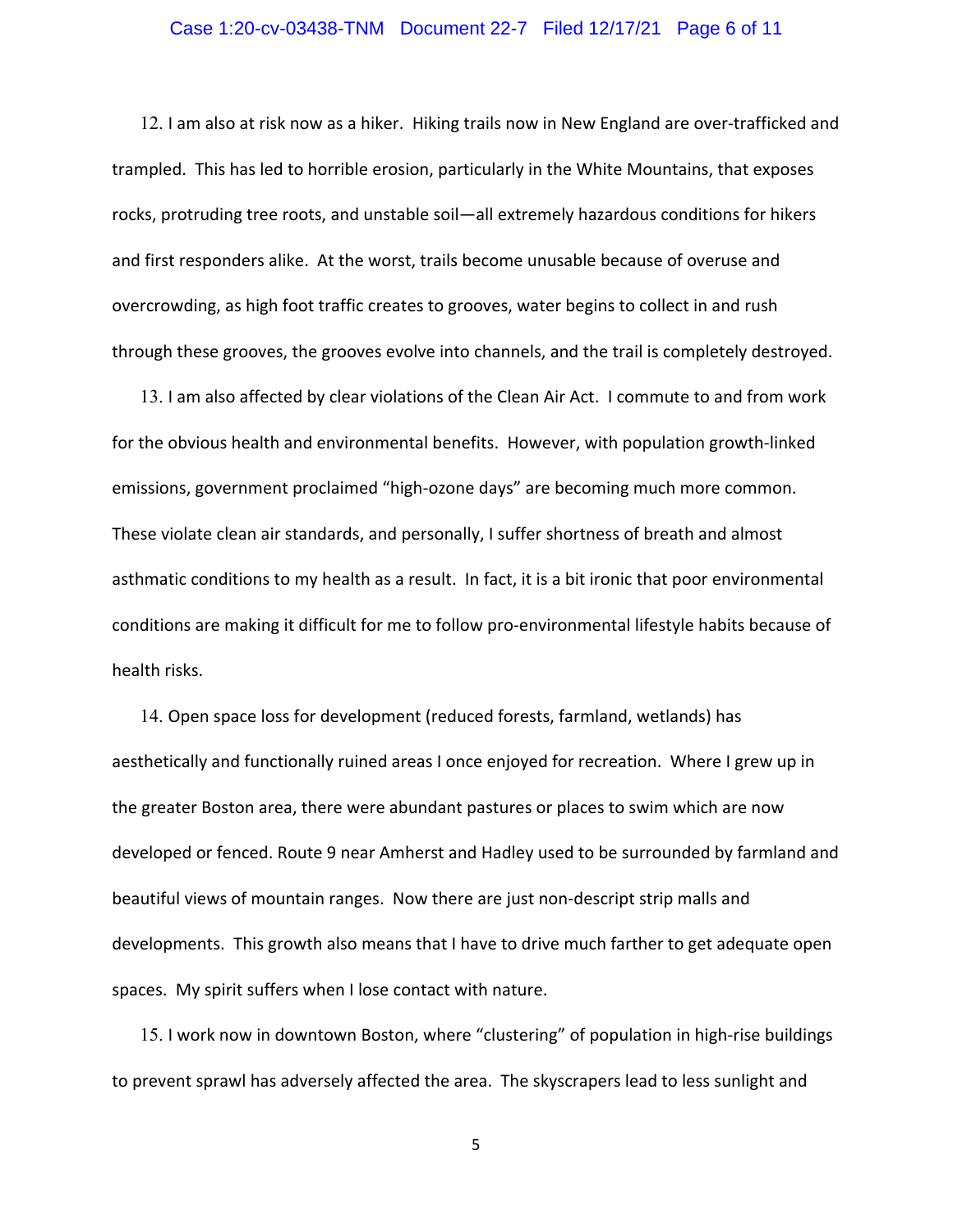#### Case 1:20-cv-03438-TNM Document 22-7 Filed 12/17/21 Page 7 of 11

loss of contact with urban greenspaces. In winter, these buildings make the area even colder, as not only is the area more shaded with buildings blocking the sun, but the tall buildings serve as wind tunnels—cold air arrives at the top of the building and its façade forces this frigid air down to street level. In summer, paradoxically, these buildings serve as heat islands.

16. The fishing and mariner presence in New England's culture and diet is strong. As a native New Englander, I grew up with access to fantastic seafood as a child. Back in the day you could find huge seabass at the fish market and many varieties of healthful, fresh fish. Now, I can no longer buy fresh haddock or cod from Massachusetts, though they have been staples of this area for centuries. The area has been overfished to the point where fish caught now are smaller and not enough to sustain the local communities.

17. Aquifer-water supply depletion (leading to water use bans) directly affect both the aesthetic and monetary value of housing, as it makes proper landscaping more difficult. Rivers that I used to frequent as a child on hot summer days now are so taxed that they fail to complete their journey to the coast, such as the Ipswich River in the summer.

18. The spread of invasive plants, insects, and other fauna (often introduced and encouraged by development) has devastated the landscape. For example, phragmites choke out native coastal vegetation and coastal marshes; the ash borer beetle, purple loosestrife, and bark beetles have caused massive ecological and biodiversity damage. Increased encroachment and greater civilization encroachment have partly caused this. This makes more difficult and less rewarding my job as a conservationist, my enjoyment of nature as a photographer, and use of nature as an outdoorsman. I used to profoundly enjoy our native species and natural landscape.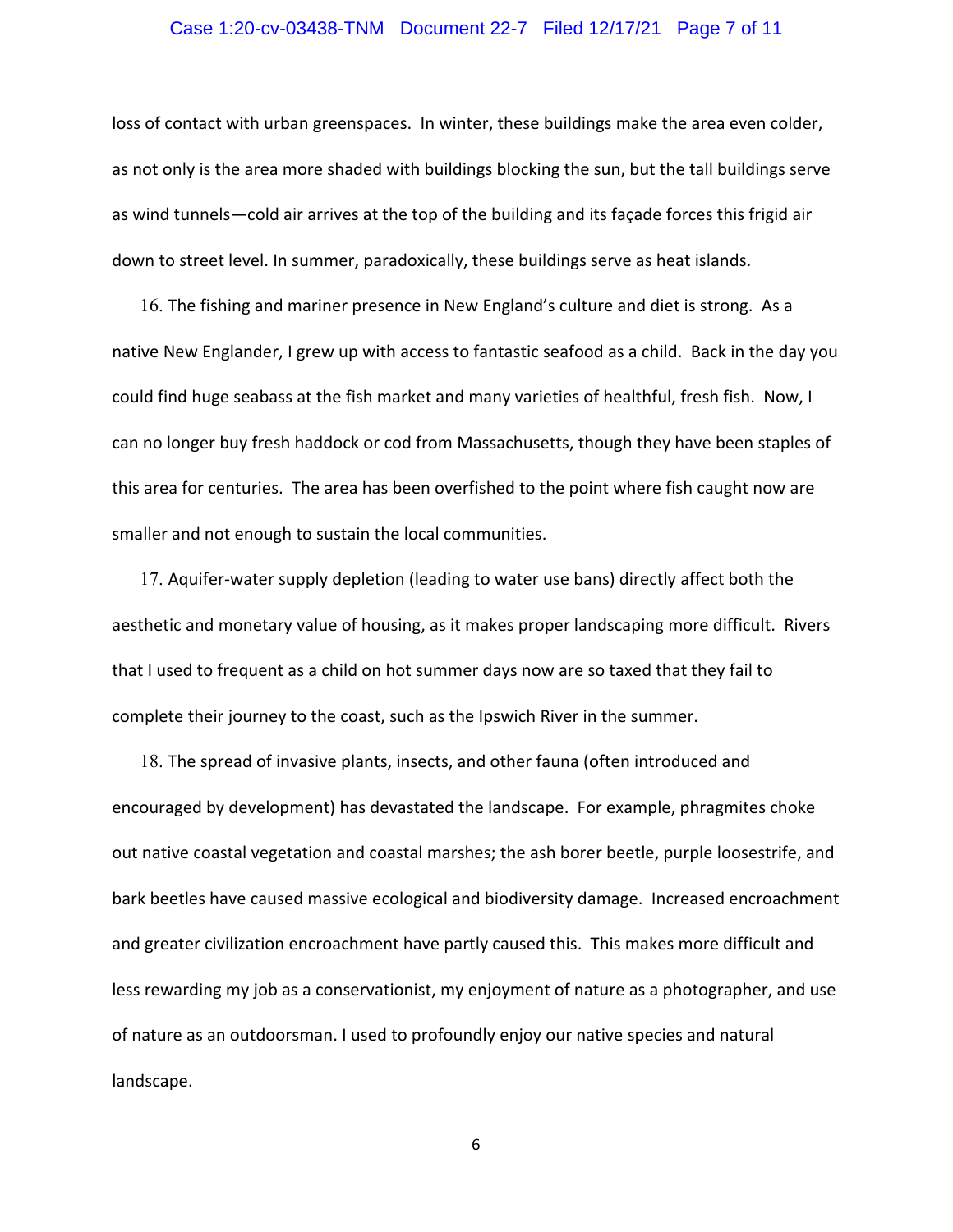#### Case 1:20-cv-03438-TNM Document 22-7 Filed 12/17/21 Page 8 of 11

19. Even before I knew about NEPA, I believed in the Federal government's duty in overseeing the implementation of environmental regulations. After learning the purpose of NEPA, which is to ensure that the federal government analyzes the environmental effects of its actions before carrying them out, I hoped that the government was conducting NEPA analysis to its admission and citizenship actions, which create massive population growth. I was deeply disappointed when I learned that NEPA has never been applied to immigration actions by any of the agencies in the federal government. However, these agencies, Department of Homeland Security, Department of State, and the Department of Justice especially, implement actions which result in relentless and unsustainable population growth, urban sprawl, and the permanent loss of open spaces and their ecological services. Under the Immigration and Nationality Act, Department of Homeland Security carries out many actions, creating refugee programs, programs to allow family members to settle in the U.S., work visas, visitor visas, and many more. If America's immigration agencies had been applying NEPA according to the law, it might never have made decisions causing so much population growth. The open spaces that I enjoy might still be around. When I found out that DHS, the Department of State, and the Department of Justice all have NEPA regulations that fail to discuss immigration at all, I realized that the lack of reasoned analysis about the environmental effects of immigration‐driven population growth was solely enabled by this failure in the agencies' NEPA procedures.

20. Most Americans do not support the federal government taking actions that greatly accelerate the nation's population growth, but, because NEPA has not been applied, are not fully aware of how much control over population growth the government is exercising. This growth, if no change is made will continue into the foreseeable future (and it is currently at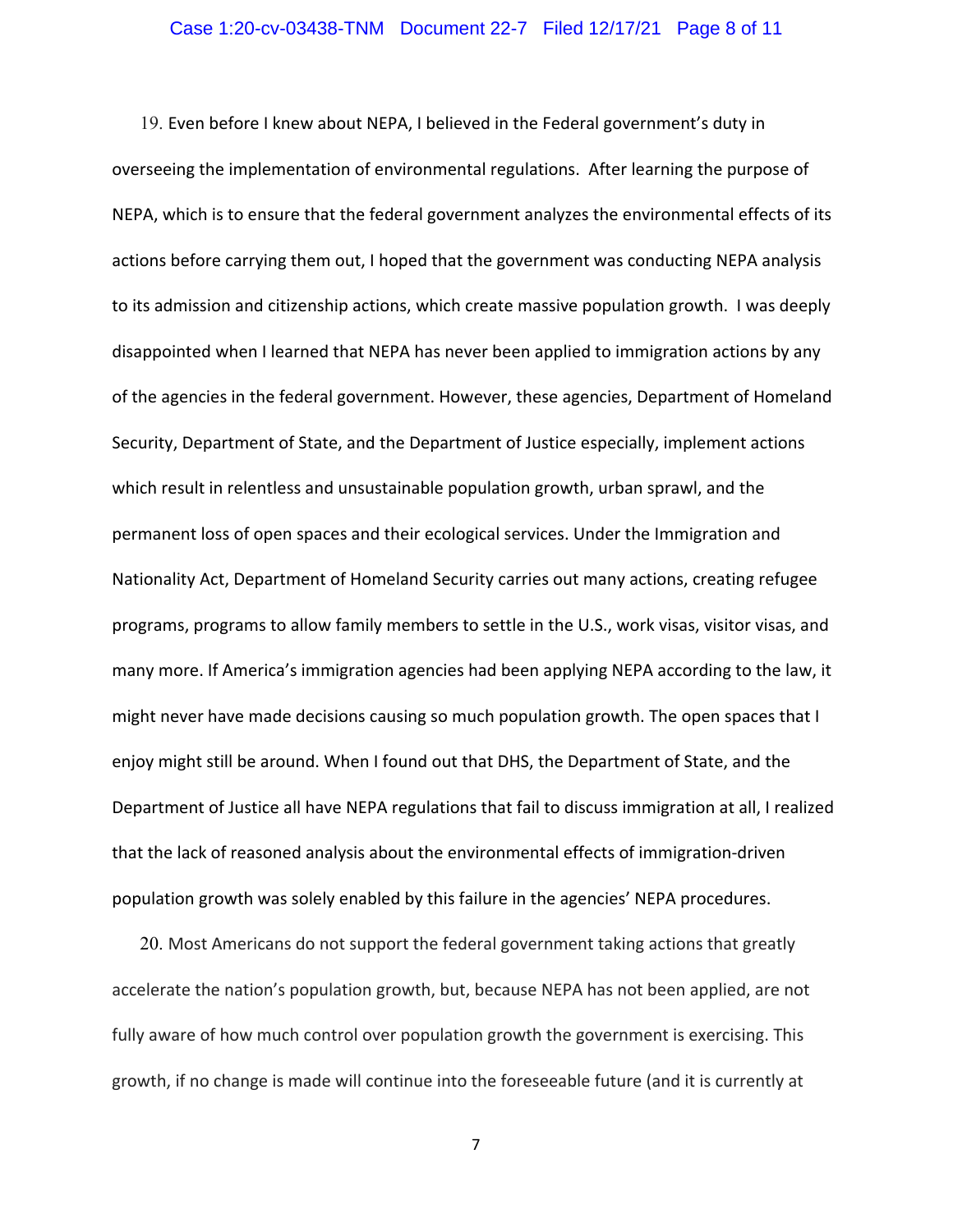#### Case 1:20-cv-03438-TNM Document 22-7 Filed 12/17/21 Page 9 of 11

about one million *legal* immigrants per year). The U.S. Census Bureau projects that the U.S. population will swell to 404 million by the Year 2060, and that about 95% of that growth will be from immigration.<sup>1</sup> Stabilizing today's high population growth rate is critically important for present and future Americans' quality of life. Otherwise, we will be bestowing enormous problems upon our children—e.g., loss of open spaces and wilderness, fishery depletion, traffic congestion, deteriorating infrastructure, water shortages, school crowding, high housing costs and densities, and urban sprawl. More personally, my life is intertwined with tracts of nature that will be destroyed if immigration continues to feed this overpopulation. If the Federal government were to actually abide by NEPA requirements, these problems could and would be avoided.

21. America is losing its resiliency to droughts and floods as we continue to develop and inhabit marginal lands (e.g., desert, wetlands, floodplains). I worry about the loss of even sacrosanct open spaces (e.g., National Parks) as population pressures continue to increase across the country. Federal agencies that promote or facilitate rapid population growth vis-avis immigration—both legal and illegal—must properly evaluate, consider, and mitigate the wide range of environmental impacts as a duty to our future citizens and their posterity.

22. This longstanding neglect of immigration in NEPA analysis has already done damage to my community in Massachusetts, and it has been enabled by the agencies' failure to adopt NEPA procedures that were the result of reasoned decision‐making. Now that we are living under a presidential Administration with the intention to accelerate population growth through

<sup>&</sup>lt;sup>1</sup> U.S. CENSUS BUREAU, DEMOGRAPHIC TURNING POINTS FOR THE UNITED STATES: POPULATION PROJECTIONS FOR 2020 TO 2060 (2020)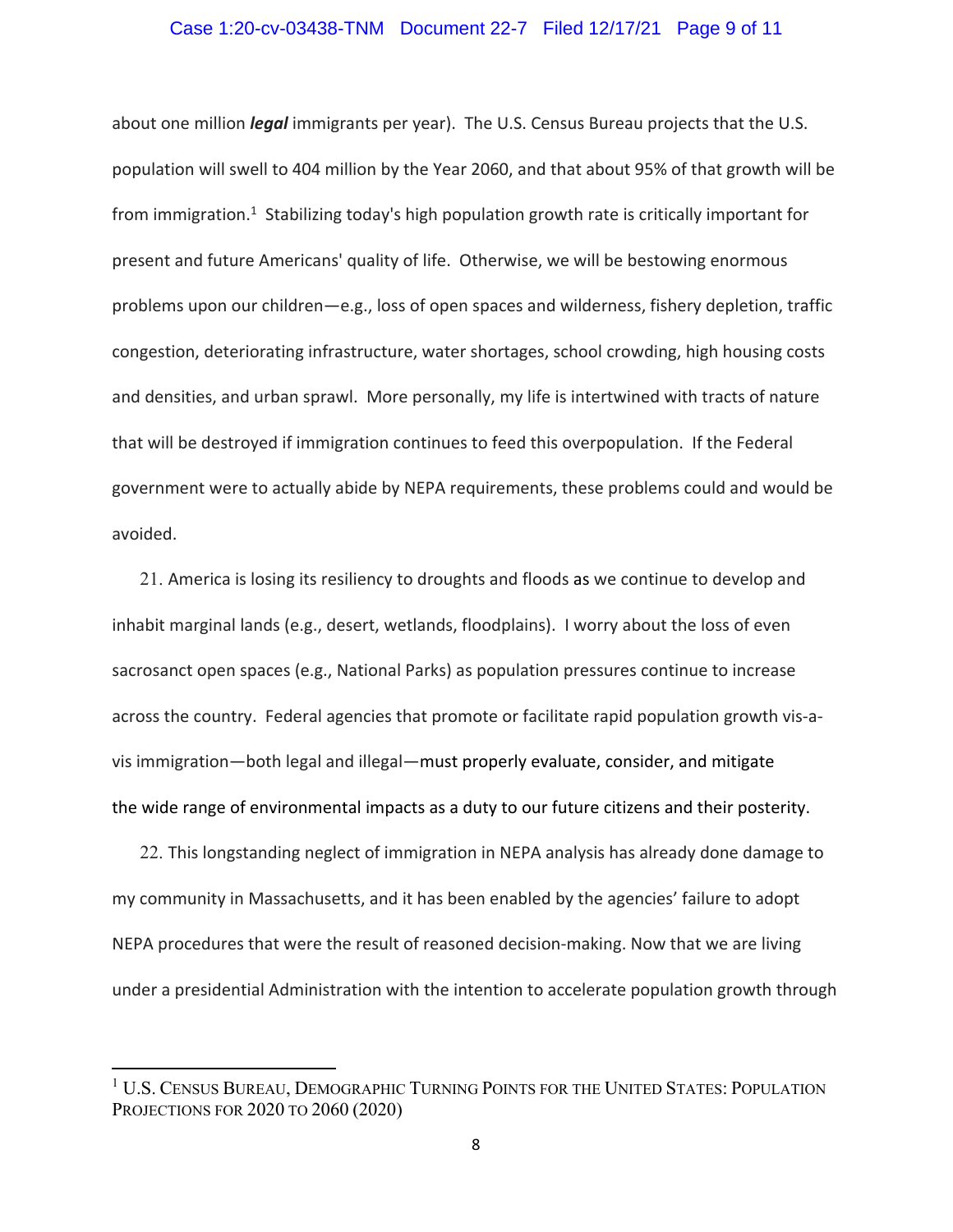#### Case 1:20-cv-03438-TNM Document 22-7 Filed 12/17/21 Page 10 of 11

any means the immigration agencies are able to accomplish, the failure to conduct NEPA analysis is having even more serious and immediate environmental consequences.

23. The Biden Administration has taken a series of actions to augment the American population with as many foreign nationals as possible, as quickly as possible. The Department of Homeland Security and the Department of State have ended the Remain in Mexico Policy; have instituted a policy where illegal border crossers are given Notices to Appear in immigration court and are bused into the interior of the country; and have ended construction on the Border wall. This has all meant that it is easier to get into the country by illegally crossing the border. Furthermore, by DHS and DOJ instituting policies that remove the threat of deportation, these agencies have created an incentive to come.

24. Due to all of these actions, as of July, 1.3 million illegal aliens have been captured at the border this year.<sup>2</sup> This is twice the population of Boston! This clearly has serious environmental consequences. Many of the flood of illegal aliens crossing the border and being put onto buses into the interior are on their way to the Boston area where I live. So many have headed to Boston that the Executive Office of Immigration Review has just added Boston to the lists of immigration courts with a dedicated docket for border crossers that have crossed since May 28, 2021.3

<sup>2</sup> Conn Carroll, *The Biden border crisis, explained*, The Washington Examiner, August 12, 2021, https://www.msn.com/en‐us/news/world/the‐biden‐border‐crisis‐explained/ar‐AANfZd4

<sup>&</sup>lt;sup>3</sup> See Executive Office of Immigration Review, Court Announcements, July 19, 2021, https://www.justice.gov/eoir/boston‐immigration‐court